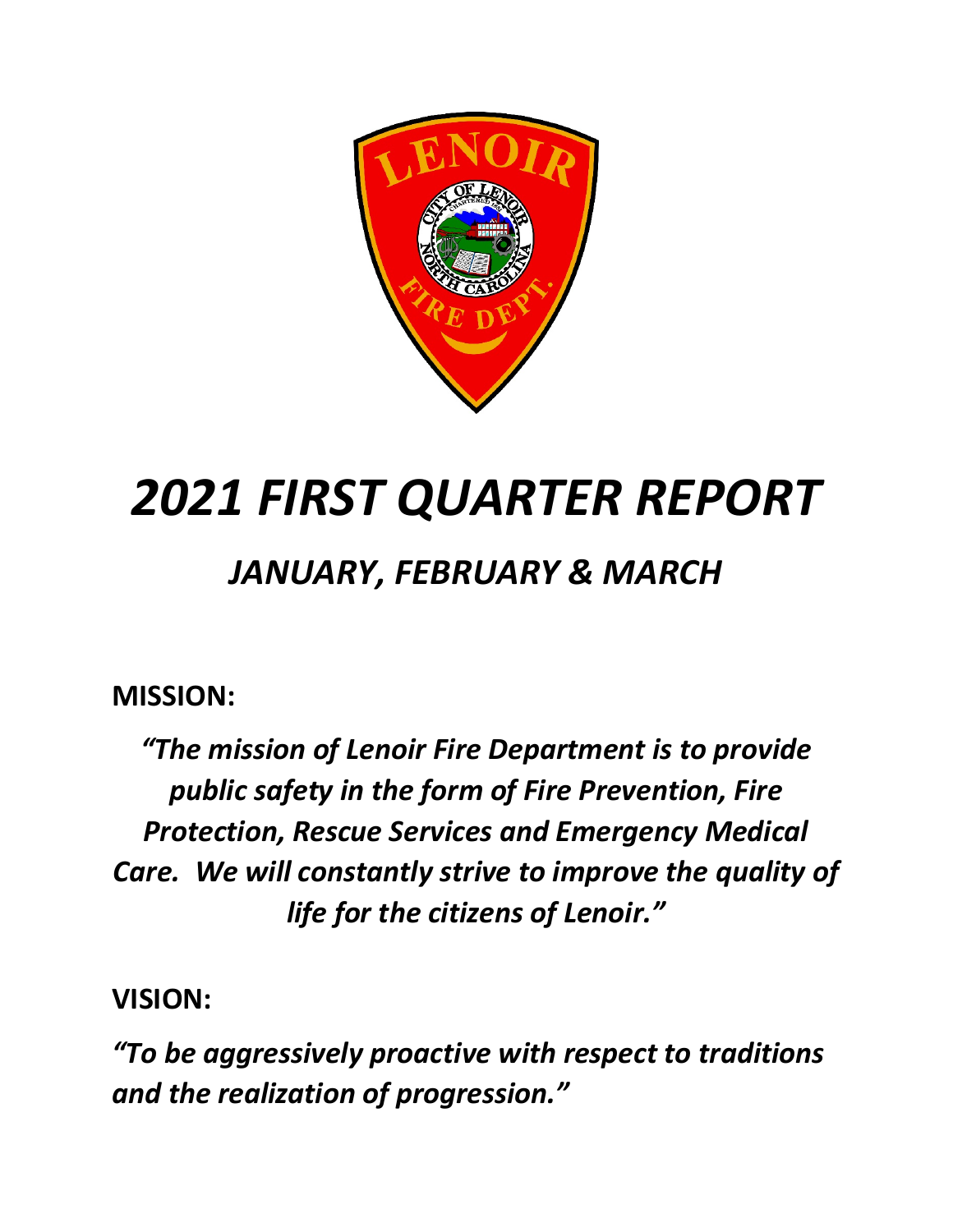#### **OVERVIEW**

Thank you for taking the time to look through Lenoir Fire Department's quarterly report. This report is designed to give you an understanding of the day to day operations of our department and staff for the first quarter of 2021. The first three months of the year have gotten off to a busy start for our department and staff. We have had numerous calls for service and participated in several events since the new year began. On January 1, 2021, we reverted back to normal operations for medical responses. Due to the pandemic outbreak last year, Medical Control limited fire departments to only responding to "ECHO" calls (life threatening – cardiac or respiratory arrest), in September we began responding to "DELTA" calls (life threatening – other than cardiac or respiratory arrest) and as of January 1 we are responding to "CHARLIE" calls (serious not life threatening) and the full gamut of our medical responses.

#### **MAJOR EVENTS**

**JANUARY** – 12 of our staff helped Samaritan's Purse set up a mobile field hospital at Caldwell Memorial Hospital to help the local hospital deal with the influx of COVID positive patients. This was a 30 bed hospital and they received patients from several surrounding counties.



- Also this month our department installed cleaning concentrate dilution systems that should allow us to do our day to day cleaning and save money. These machines put the right amount of product for dilution so that we will use less product and still maintain clean buildings. The products we are using in this system is; degreaser, car wash, window cleaner, floor cleaner, and toilet bowl cleaner.
- Our staff installed touchless water fountains at each of the fire station facilities. These water fountains are designed to distribute water without having to physically touch the machine and should reduce the chance to spread germs from their use. These machines have a spigot and a bottle filler.
- With the addition of the field hospital, the amount of oxygen being used was almost doubled and the flow was causing their towers to freeze up. They asked us to come out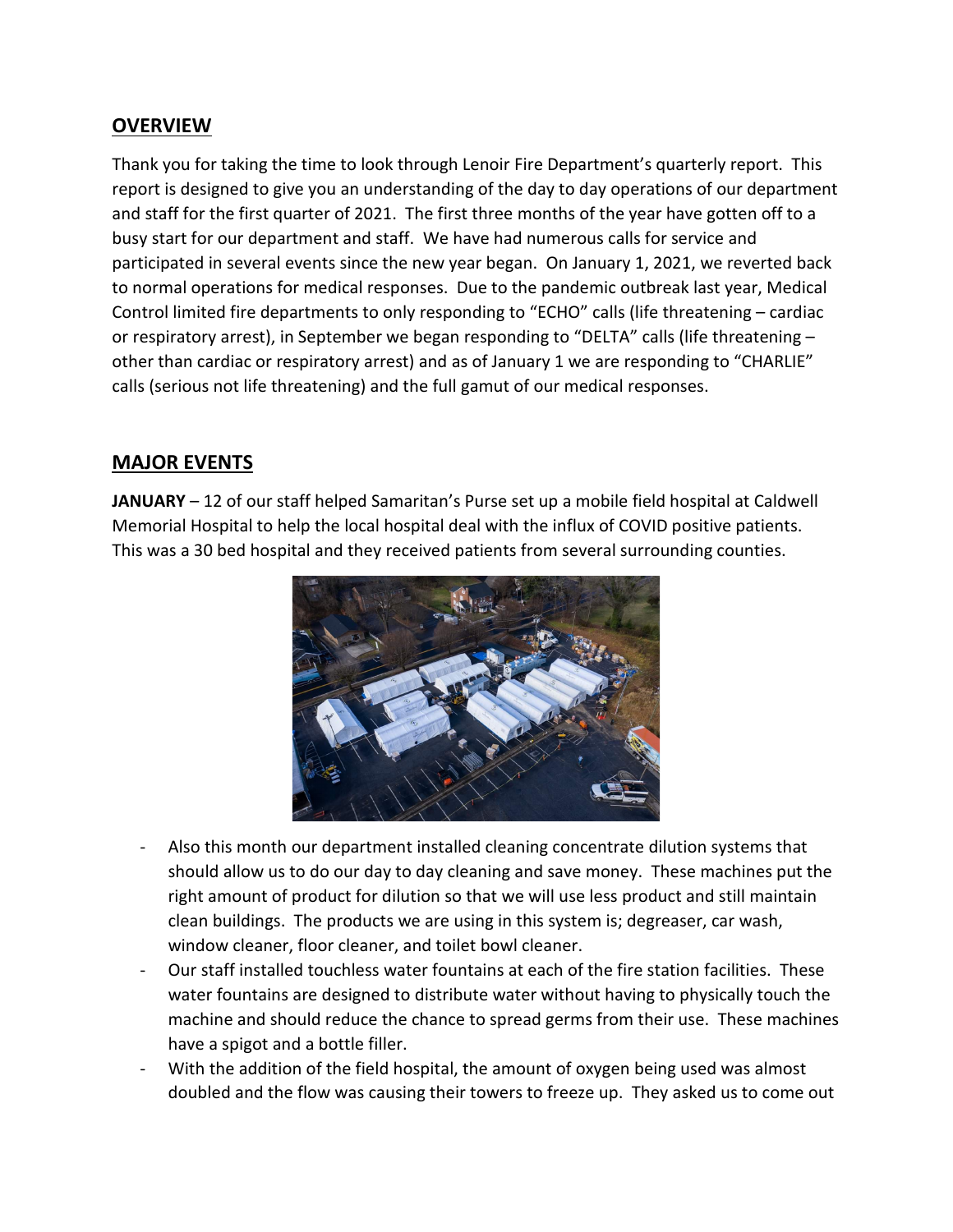and spray them with fire hoses to help reduce the ice build-up and ensure the O2 remained flowing to the patients. We went on three different occasions to perform this in January –  $7<sup>th</sup>$ , 13<sup>th</sup> and 20<sup>th</sup>.



**FEBRUARY** – On February 1<sup>st</sup> we washed down the Hospitals oxygen tower again due to the amount of flow icing it up

- Several of our staff helped Samaritan's Purse break down and remove the field hospital that was set-up at the hospital. The field hospital officially closed on February 3, 2021.
- On February 15, our department entered into a contract agreement with the County to perform Fire Inspections for each entity. With the retirement of our previous Fire Marshal we did not have anyone that was at Inspector Level III status so we have to rely on the County to help with Level III inspections and plan reviews. In return, when they need help our Fire Marshal can assist them inside the County.
- On February 22, our department had an article published from the commercial structure fire on Virginia St. (old Broyhill Occasional 1 plant) in the NFPA Journal and occurred in January 2019. They did a story about global fire dangers when buildings are undergoing construction, alteration or demolition and published an aerial picture from our suppression efforts. The NFPA Journal is a national magazine.
- We began doing Ambulance coverage for football games at Hibriten High School. We are contracted with Caldwell County EMS to provide back-up ambulance service to the county and with that our department provides, and has provided ambulance coverage for the football games played at Hibriten. We provide an ambulance for the varsity, junior varsity and middle school games played. We stood by for one football game in February.
- On February 23, our department had a 3 alarm fire at the Thrift Store in Whitnel. We responded all apparatus on duty and called back all or off-duty staff and received mutual aid from Gamewell, Hudson and North Catawba while Valmead, Kings Creek and Sawmills back-filled our stations. Our staff were on scene for approximately 8 hours for suppression efforts and then remained on the scene throughout the next day for fire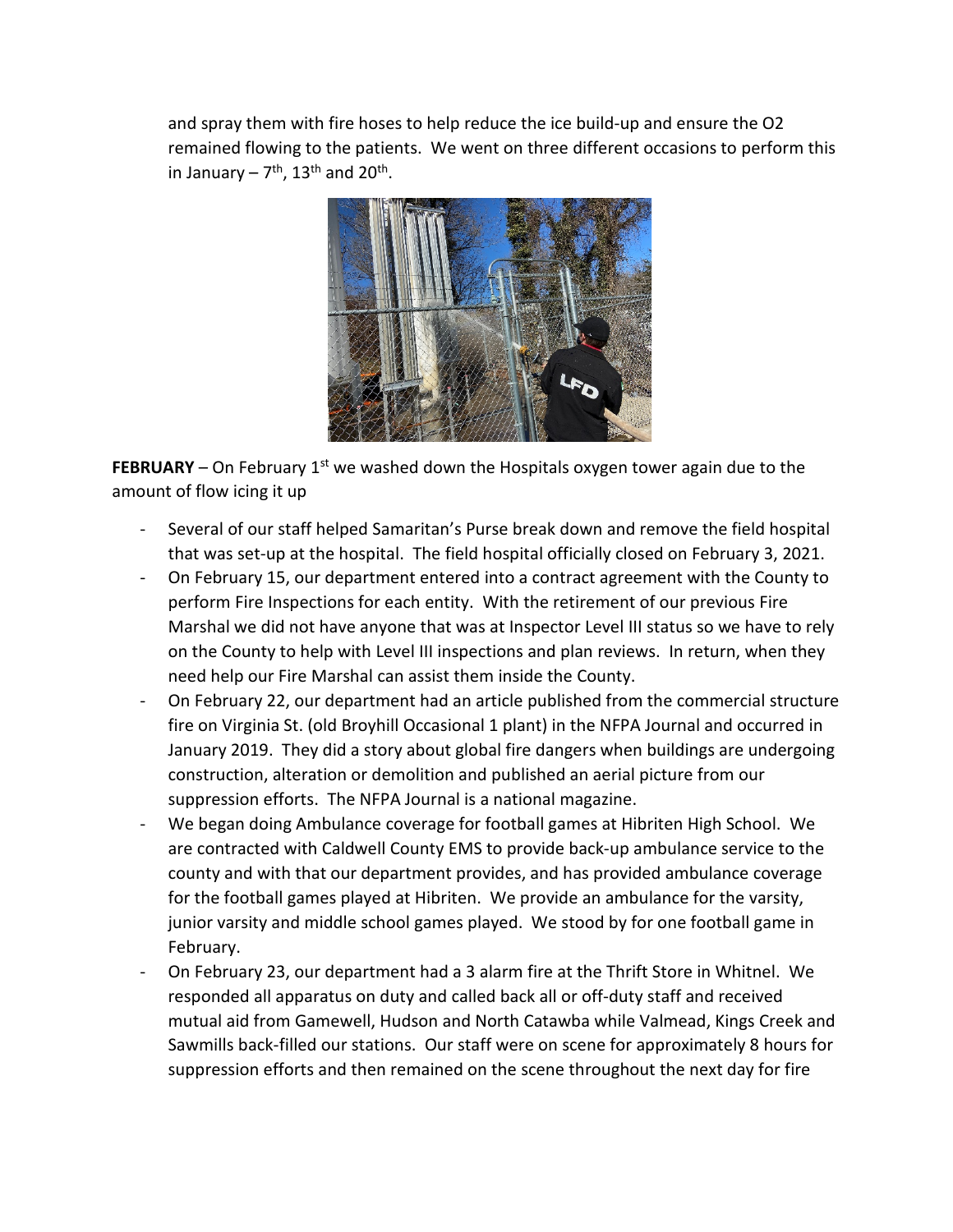investigations efforts. The fire did major damage to the structure and affected all four businesses located there.



**MARCH** – On March 1, 2021, Battalion Chief Todd Laws retired after serving a 30-year career for the City of Lenoir. On that day we began searching for his replacement from within our own staff.

- We performed 5 stand-by ambulance coverages for football games at Hibriten High School. 3 for the high school teams and 2 for the middle school. We did have to transport one player to the hospital for injury on February 5<sup>th</sup>.
- We held our annual OSHA blood draw and physicals in this month. We are required to have these physicals and North Greenville Fitness Cardiac Rehabilitation perform our services. They do it all in house and while our staff are on duty.

#### **RESPONSES/INCIDENTS/CALLS FOR SERVICE**

| <b>Incident Reports By</b><br><b>Type of Situation Found</b> | # of Incidents<br><b>Current Quarter</b> | <b>2020 Quarterly</b><br><b>Comparison</b> | # of Incidents<br><b>2021 YTD</b> |
|--------------------------------------------------------------|------------------------------------------|--------------------------------------------|-----------------------------------|
| Fire, structure                                              | 5                                        | 5                                          | 5                                 |
| Fire, vehicle & heavy equipment                              | 4                                        | 4                                          | 4                                 |
| Fire, brush or grass                                         | 10                                       | 12                                         | 10                                |
| Fire, trash                                                  | 5                                        | 2                                          | 5                                 |
| Fire, other                                                  |                                          | 3                                          | 1                                 |
| Medical call                                                 | 293                                      | 400                                        | 293                               |
| <b>EMS lift assist</b>                                       | 19                                       | 12                                         | 19                                |
| Assist invalid, lift assist                                  | 5                                        | 2                                          | 5                                 |
| $MVA - with Injuries$                                        | 14                                       | 13                                         | 14                                |
| MVA- no Injuries                                             | 44                                       | 34                                         | 44                                |
| Rescue call                                                  | 21                                       | 12                                         | 21                                |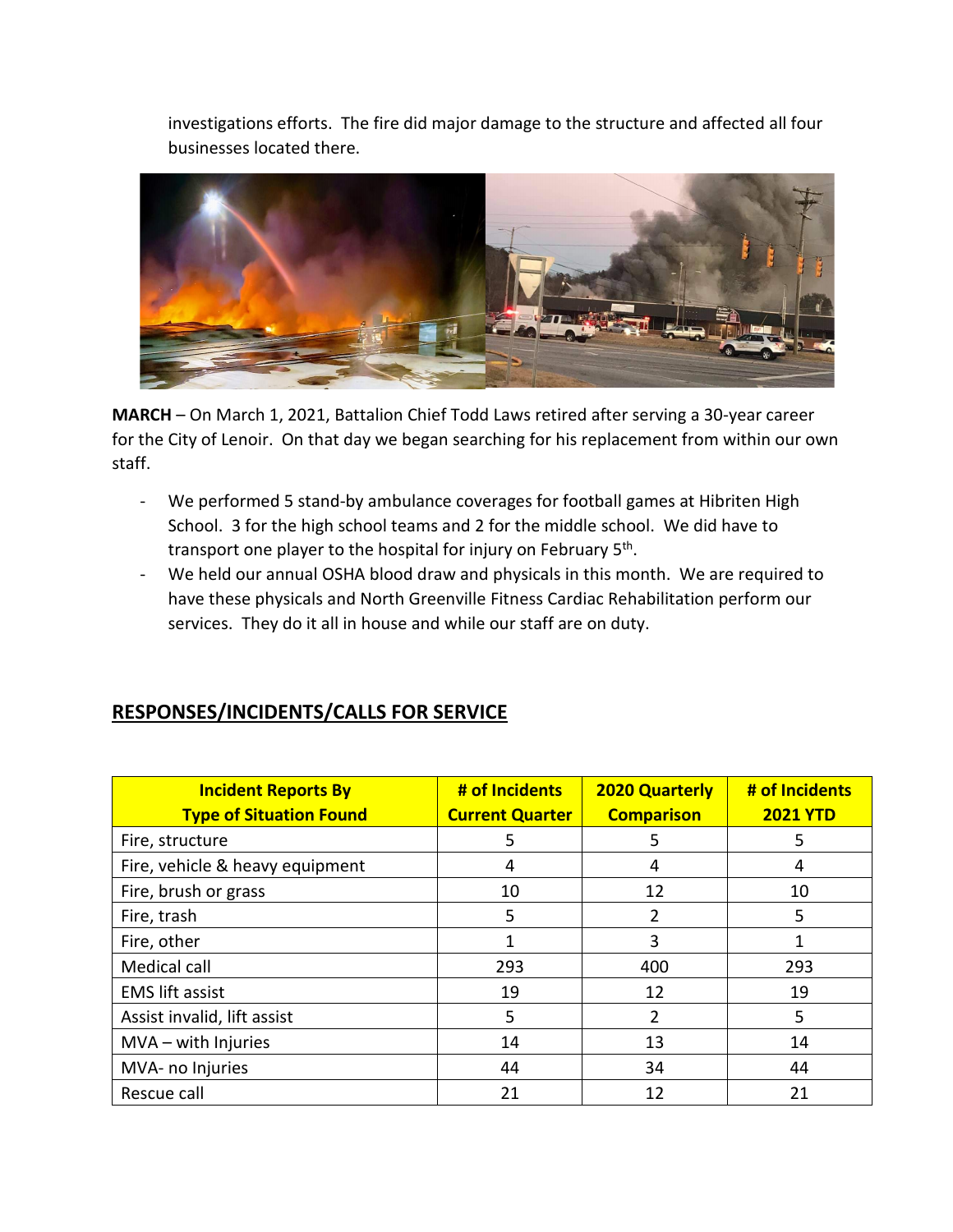| Service call, public                    | 50  | 64  | 50  |
|-----------------------------------------|-----|-----|-----|
| Cover in assignment                     |     |     |     |
| Hazardous condition, other, power lines | 11  |     | 11  |
| Hazardous material or spill             | 19  | 9   | 19  |
| False alarm, sprinkler                  |     | 14  |     |
| False alarm, smoke or carbon monoxide   | 24  | 34  | 24  |
| False alarm, alarm sounded              | 25  | 13  | 25  |
| False alarm, malicious & bomb threats   |     |     | Ω   |
| False alarm, other                      | 17  | 31  | 17  |
| Severe weather or natural disasters     |     |     |     |
| <b>TOTALS</b>                           | 571 | 673 | 571 |

| <b>Incident Responses</b> | # of Incidents         | <b>Avg. Response</b> | <b>Incidents</b>       | <b>Response Time</b>   |
|---------------------------|------------------------|----------------------|------------------------|------------------------|
| by Districts              | <b>Current Quarter</b> | <b>Time/Minutes</b>  | <b>2020 Comparison</b> | <b>2020 Comparison</b> |
| Station 1                 | 352                    | 3.96                 | 400                    | 4.05                   |
| Station 2                 | 154                    | 3.5                  | 170                    | 4.07                   |
| Station 3                 | 65                     | 3.63                 | 103                    | 4.21                   |
| <b>TOTALS</b>             | 571                    | 3.7                  | 673                    | 4.11                   |

#### **TRAINING REPORT**

In the first quarter, our department personnel participated in a total of **4,991 hours** of training, on and off duty which averages to about **86 hours** per firefighter.

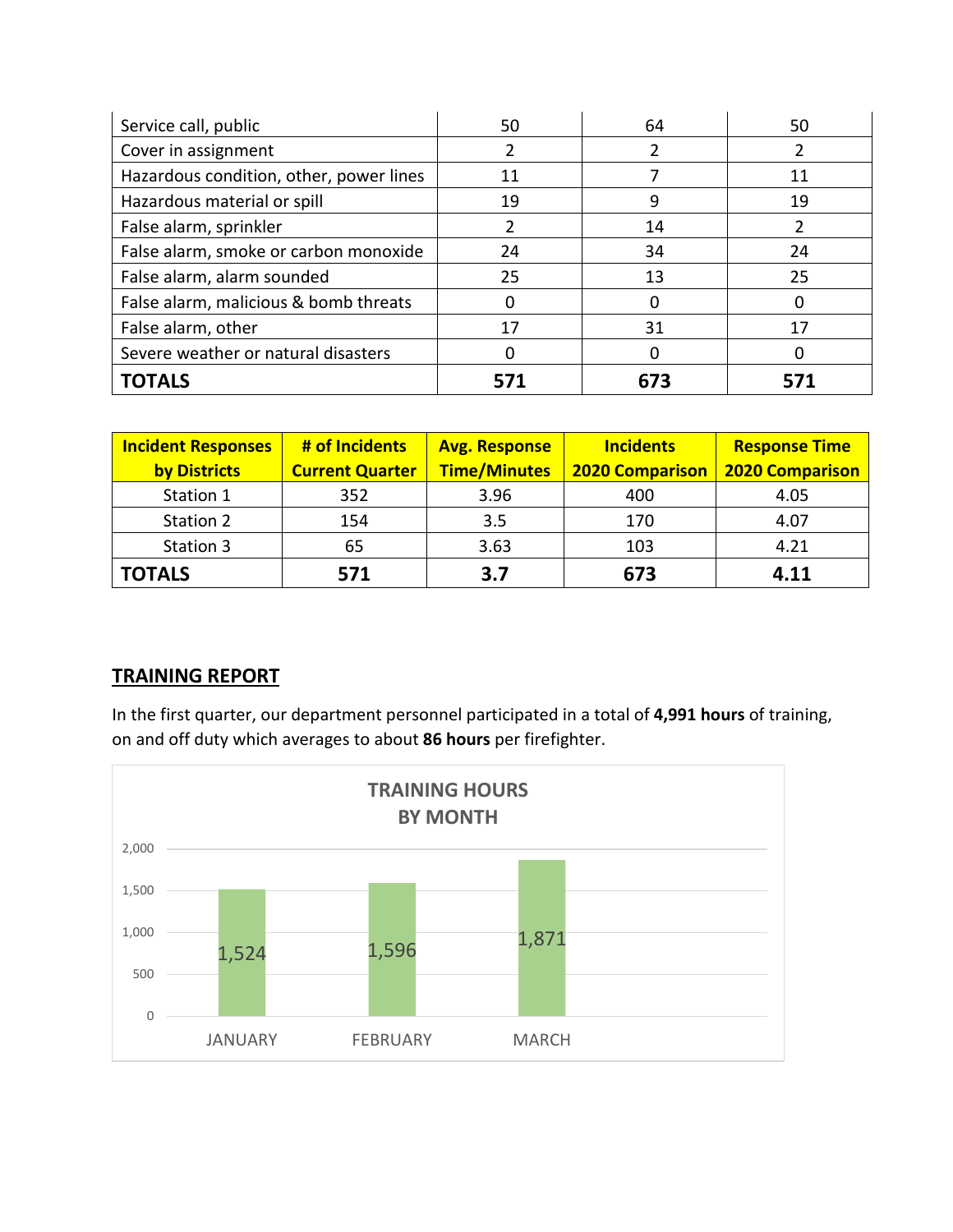- **January**, our training focus on duty was EMT in-service, which is a monthly requirement and Officer's Training which is an annual requirement. During the Officer's training we placed emphasis on Officer Roles and Managing Incidents.
- February, we participated in EMT in-service and our focus on duty was Hose Lay Deployments and Search and Rescue Techniques.
- March, we participated in EMT in-service and our focus on duty was performing a Debriefing of the Thrift Store Fire with each shift for lessons learned, what went right/wrong and how to improve in the future with equipment and tactics.

#### **FIRE PREVENTION ACTIVITIES**

- In the first quarter of this year we have performed and delivered **12 fire prevention presentations/programs.** We were able to perform these programs in businesses and schools and reached a **total of 40 people, 14 children and 26 adults.**
- We did not install any smoke alarms this quarter has we had utilized all we had in stock. We have since received more from the Office of the State Fire Marshal on a grant and we were given the go ahead from the Finance Department to be able to purchase more to help supplement the 54 we typically receive from the grant. This will allow us to reach out and install more alarms for our citizens who are need.



#### **FIRE MARSHAL'S REPORT**

**Fire Marshal** - This quarter the Fire Marshal performed a total of **95 fire code inspections** on businesses within Lenoir City Limits. In January he completed **24**, February he completed **31** and in March he completed **40**.

Also this quarter, this office completed two grants hosted by NCLM. One grant was for Safety, in which, we applied for a battery operated combination tool (cutter and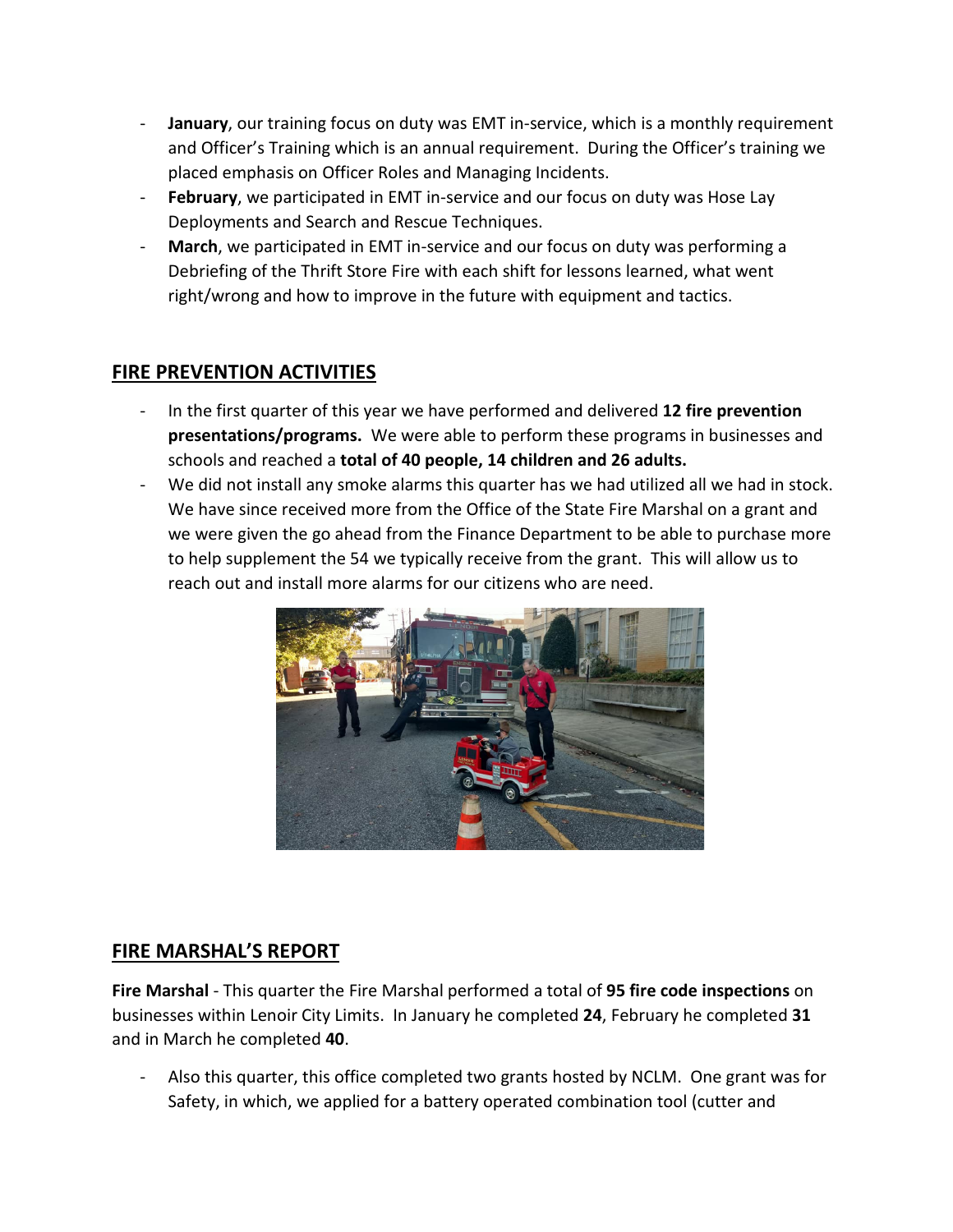spreader) for vehicle wrecks and the second was for property liability, in which, we applied for turnout gear storage racks. We are currently awaiting status of our applications.

- We have experienced several open burning issues within the first quarter. This office is currently trying to expand documentation and public notification of open burning inside the City limits to give our citizens a better understanding of the Code of Ordinances as it pertains to open burning. When completed, this document should be placed on the City's website and give a clear understanding of what open burning is acceptable and what is not under the code and how it should be properly performed. We are also looking into the possibility of permitting for these occurences.

**FIRE INVESTIGATIONS** – In accordance with N.C.G.S. Chapter 58 article 79, all fires that occur inside the City Limits of Lenoir are investigated for cause and determination. We have certified fire investigators on each shift and they work under the direct supervision of our Fire Marshal. This quarter we had **25 fires** that occurred in the City.

- Of the 25 fires mentioned, two required multiple investigators on the scene due to extent of damage, size of structures and amount of property loss; 308 Pennton Ave. on January 13<sup>th</sup> and 1501 Norwood St. on February 23rd

**EMERGENCY MANAGEMENT** – The Fire Marshal also acts as the City of Lenoir's Emergency Manager under the direct supervison of the Fire Chief. This position works closely with local and State Emergency Management and partners with the LEPC to respond and mitigate hazardous/disasterous incidents or situations.

- Assisted Samaritan's Purse and CMH with the Mobile Field Hospital construction and oxygen tower washdowns
- Continuation of working with Blue Ridge Energy and other partners in dealing with a gas smell near Blowing Rock Blvd. and Nuway Circle. This has been a situation since December of last year and we have been unable to identlfy the source or the identification of the smell.
- Oil spill at Harper Ave. and Pennton Ave. ( 50 yd. oil slick that on the roadway)
- Oil spill at Hibriten Dr. and Starcross Rd. (1 gallon jug was ran over and busted)
- High Angle Rescue on Hickory Blvd. (subject fell down the bank from a house above)
- Diesel spill at Morganton Blvd. and SW Blvd. (75 gallons due to a vehicle wreck) NCEM was called due to clean up efforts
- Cool Seal, roof sealer spill on Hibriten Extension Rd. (20 gallons fell off a vehicle and busted) NCEM was called due to clean up efforts

**OTHER DUTIES** – Our Fire Marshal also performs IT services for our department to help the City's IT staff. This quarter, he worked to switch the department's Incident Response Reporting from "Fire Programs" to "Emergency Reporting". This included swithcing the department software and transferring all the information from one program to the other.